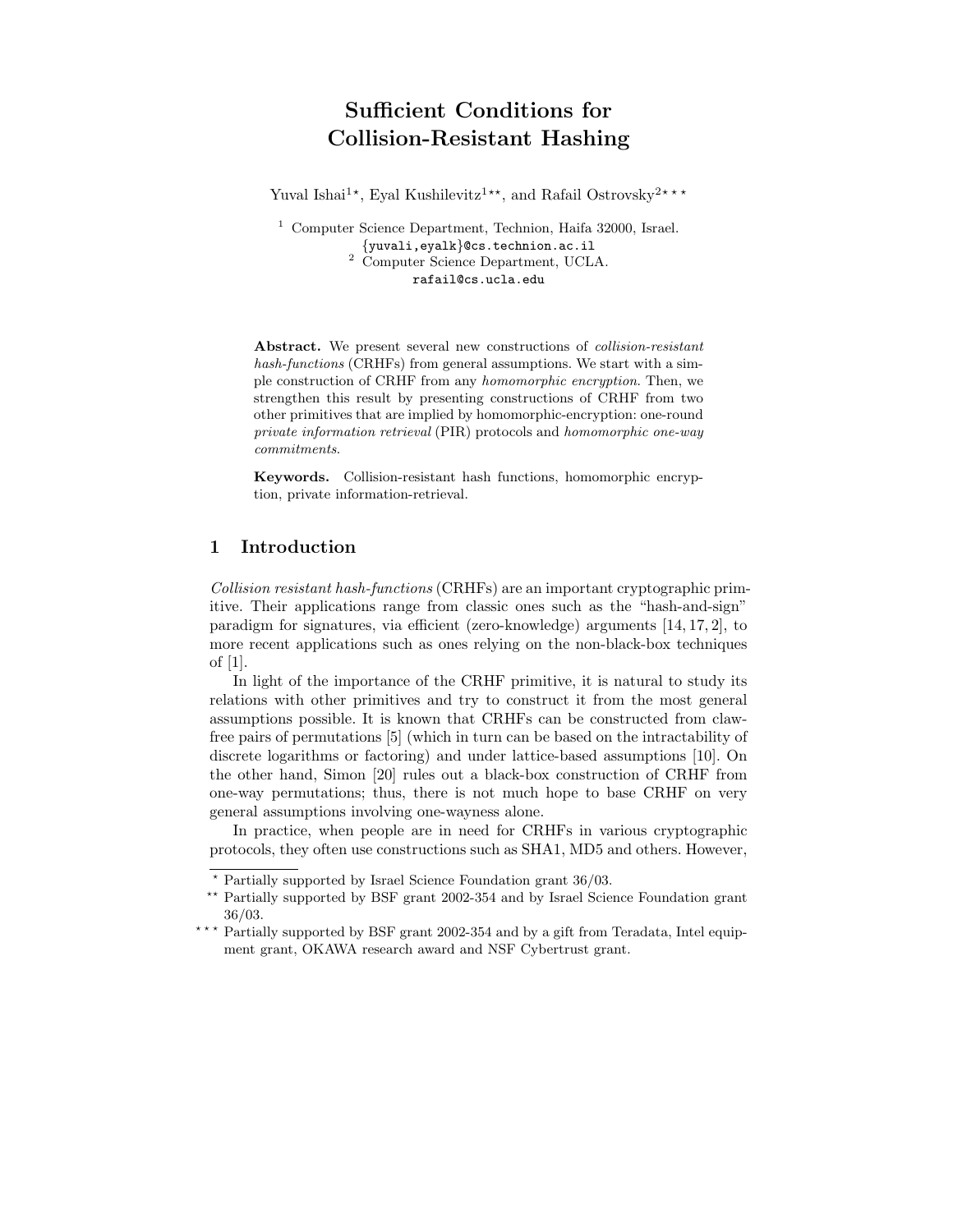recent weaknesses found in some of these constructions (such as MD5) [22] only provide further evidence for the value of theoretically sound constructions.

Our results. In this paper, we present several new constructions of CRHFs from general assumptions. We start by describing a simple construction of CRHF from any homomorphic encryption (HE) scheme. A homomorphic encryption is a semantically secure encryption in which the plaintexts are taken from a group, and given encryptions of two group elements it is possible to efficiently compute an encryption of their sum. For instance, the Goldwasser-Micali scheme [11] is homomorphic over the group  $Z_2$ . We note that this notion does not impose any algebraic structure on the space of ciphertexts, but only on the space of plaintexts.

We then weaken the above assumption in two incomparable ways. First, we show how to construct CRHF from any (single-server, sublinear-communication) one-round PIR protocol [15]. Since PIR is implied by homomorphic encryption [15, 21, 16], this is indeed a weaker assumption. This result strengthens the result of [3], that constructs unconditionally hiding commitment (UHC) from PIR, as it is known that CRHF imply UHC [6, 12].

Second, we obtain a construction of CRHFs from homomorphic one-way commitments (HOWC). Such a commitment does not provide semantic security for the committed value x but only "one-way" security, guaranteeing that  $x$  is hard to find. For instance, a simple deterministic HOWC is defined by  $C(x) = g^x$ , where  $q$  is a generator of a group in which finding discrete logarithms is hard.

The relation between the different primitives discussed above is summarized in Figure 1.



Fig. 1. Solid arrows stand for implications shown in this paper. Dashed arrows stand for implications that were shown in other papers (or that follow directly from the definition).

One way to think of our results is the following. It is known how to build CRHFs from all major (specific) assumptions used in public-key cryptography.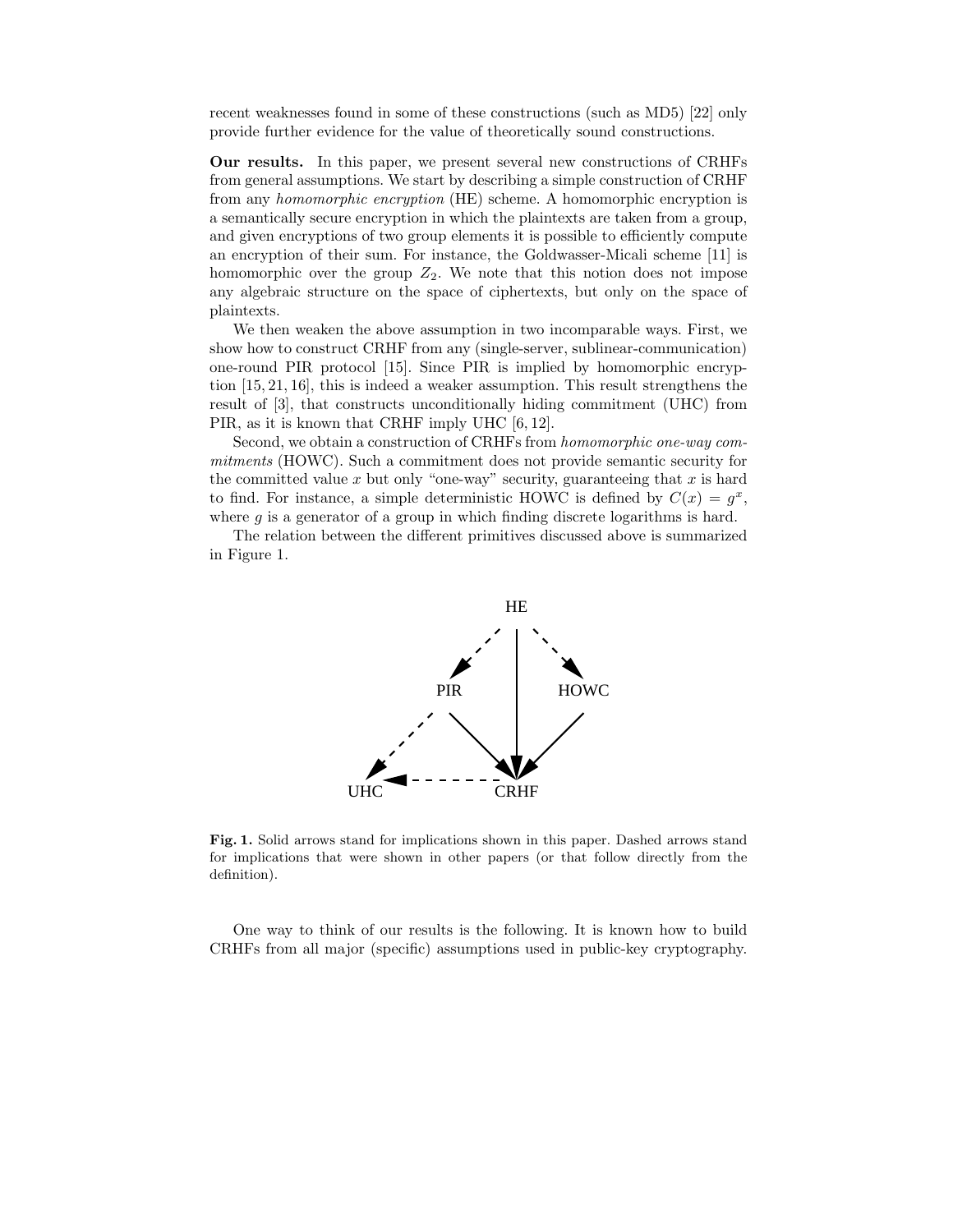These (specific) assumptions also have an algebraic structure that usually implies homomorphic properties. The results of this work suggest that this is not a coincidence, establishing a rather general link between "homomorphic" properties and collision resistance. First results in this direction were given in [18]; see below.

**Related Work.** As mentioned, Damgård [5] shows how to construct CRHFs based on any claw-free pair of permutations (and based on specific assumptions such as the hardness of factoring or discrete-log). Russell [19] shows that this is essentially the best one can do, as the existence of CRHFs is equivalent to the existence of a related primitive that he terms "claw-free pair of pseudopermutations"; this characterization is not satisfactory in the sense that this primitive is not a well-studied one and its relations with other primitives are not known. Hsiao and Reyzin [13] consider two variants of the definition of CRHF (that differ in whether or not the security of the CRHF depends on the secrecy of the random coins used by the key-generation algorithm) and show some relations between the two variants. Simon [20] shows, by demonstrating an appropriate separation oracle, that one-way permutations are unlikely to imply CRHFs (see [7] for some stronger versions of this result). In contrast with [20], Ogata and Kurosawa [18] show that a stronger version of one-way permutations, i.e. homomorphic one-way permutations, can be used to construct claw-free permutations and hence also CRHFs. While this result gives an indication for the usefulness of homomorphic properties for constructing CRHFs, their construction heavily relies on the function being a permutation; our results, on the other hand, do not impose such structural constraints on the underlying primitives. To illustrate the significance of the extra generality, consider the question of basing CRHF on lattice-related intractability assumptions. Combining our results with the lattice-based PIR scheme from [16], we can obtain CRHFs whose security is based on a standard lattice-related assumption (providing an alternative to [10]). In contrast, there are no known constructions of one-way permutations (let alone homomorphic ones) from such assumptions.

Organization. In Section 2, we provide some necessary definitions (in particular that of CRHF). The first construction of CRHF, presented in Section 3, is based on the existence of homomorphic encryption. In Sections 4 and 5, we strengthen this result by describing constructions that are based on (computational) PIR and on homomorphic one-way commitment (respectively).

#### 2 Preliminaries

We start with a formal definition of collision-resistant hash-functions (CRHFs). In fact, the definition applies to a  $family$  of functions,<sup>1</sup> and uses the terminology of secret-coin CRHFs from [13].

 $1$  Speaking of a *single* collision-resistant is meaningless if one allows the adversary to be non-uniform.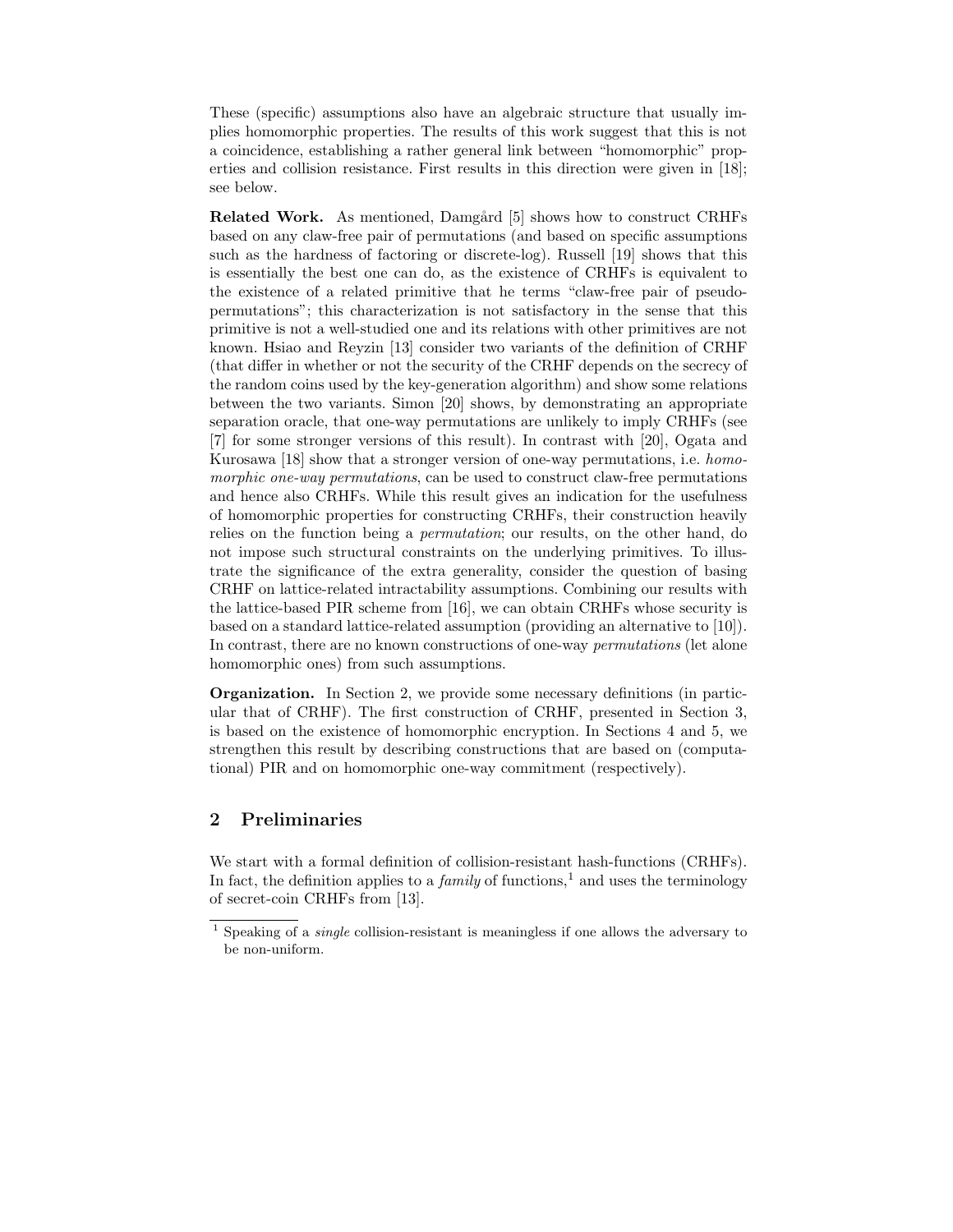**Definition 1.** Let  $\ell, \ell' : \mathbb{N} \to \mathbb{N}$  be such that  $\ell(n) > \ell'(n)$  and let  $I \subseteq \{0, 1\}^*$ . A collection of functions  ${H_s}_{s \in I}$  is called (secret-coin) collision-resistant hash family *(with index-set I)* if the following holds:

- 1. There exists a probabilistic polynomial-time key-generation algorithm, Gen, that on input  $1^k$  outputs an index  $s \in I$  (of a function  $H_s$ ). The function  $H_s$  maps strings of length  $\ell(k)$  to strings of length  $\ell'(k)$ .
- 2. There exists a probabilistic polynomial-time evaluation algorithm that on input  $s \in I, x \in \{0,1\}^{\ell(k)}$  computes  $H_s(x)$ .
- 3. Collisions are hard to find. Formally, a pair  $x, x'$  is called a collision for a function  $H_s$  if  $x \neq x'$  but  $H_s(x) = H_s(x')$ . The collision-resistance requirement states that every probabilistic polynomial-time algorithm B, that is given input  $s = \text{GEN}(1^k)$ , succeeds in finding a collision for the function  $H_s$  with a negligible probability (where the probability is taken over the coin tosses of both Gen and B).

Remark 1. Various variants of the above definition are possible. For example, one can consider hash-functions that can be applied to strings of arbitrary length (and not just to strings of the specified length  $\ell(k)$ ); such functions can be obtained from the more restricted functions, defined above, by using standard techniques such as block-chaining or hash-trees (where the restricted function is applied repeatedly); cf. [9, Sec. 6.2.3].

*Example 1.* Let p be a prime and q be a "large" divisor of  $p-1$ . Let  $h_1, h_2 \in Z_p^*$  be two elements of order q. Let  $H_{p,h_1,h_2}(x) = h_1^{x_L} \cdot h_2^{x_R} \mod p$ , where  $x = (x_L, x_R) \in$  $Z_q \times Z_q$ , and consider the family of all these functions. Each such function maps strings of length  $2 \log q$  to strings of length  $\log p$ . An algorithm that can find a collision for such a function (i.e., x, x' such that  $H_{p,h_1,h_2}(x) = H_{p,h_1,h_2}(x')$ ) can be used to compute the discrete-log  $\text{DLOG}_{h_1}(h_2) \text{ mod } p$ .

#### 3 CRHF from Homomorphic Encryption

In this section, we present the simplest of our constructions. This construction is based on a stronger assumption than what we use in subsequent sections; namely, the existence of *homomorphic encryption* schemes. In fact, we never use the standard requirement from encryption schemes that decryption can also be performed in polynomial-time (but just the fact that decryption is possible). Therefore, we actually work with the weaker assumption that homomorphic commitment exists. Informally speaking, a homomorphic commitment scheme is a (semantically-secure, perfectly binding, non-interactive) commitment scheme C (cf., [8, Sec. 4.1.1]) that has the additional property that from commitments  $C(x)$ ,  $C(x')$  it is possible to compute efficiently a commitment to  $x + x'$ , where  $+$  is the operation of some group G.

Below, we formally define the notion of "homomorphic commitment scheme". We stress that this definition is *not* necessarily the most general definition that is possible here; instead, it is aimed at the simplicity of the presentation. Later in the paper, these results are strengthened in various ways.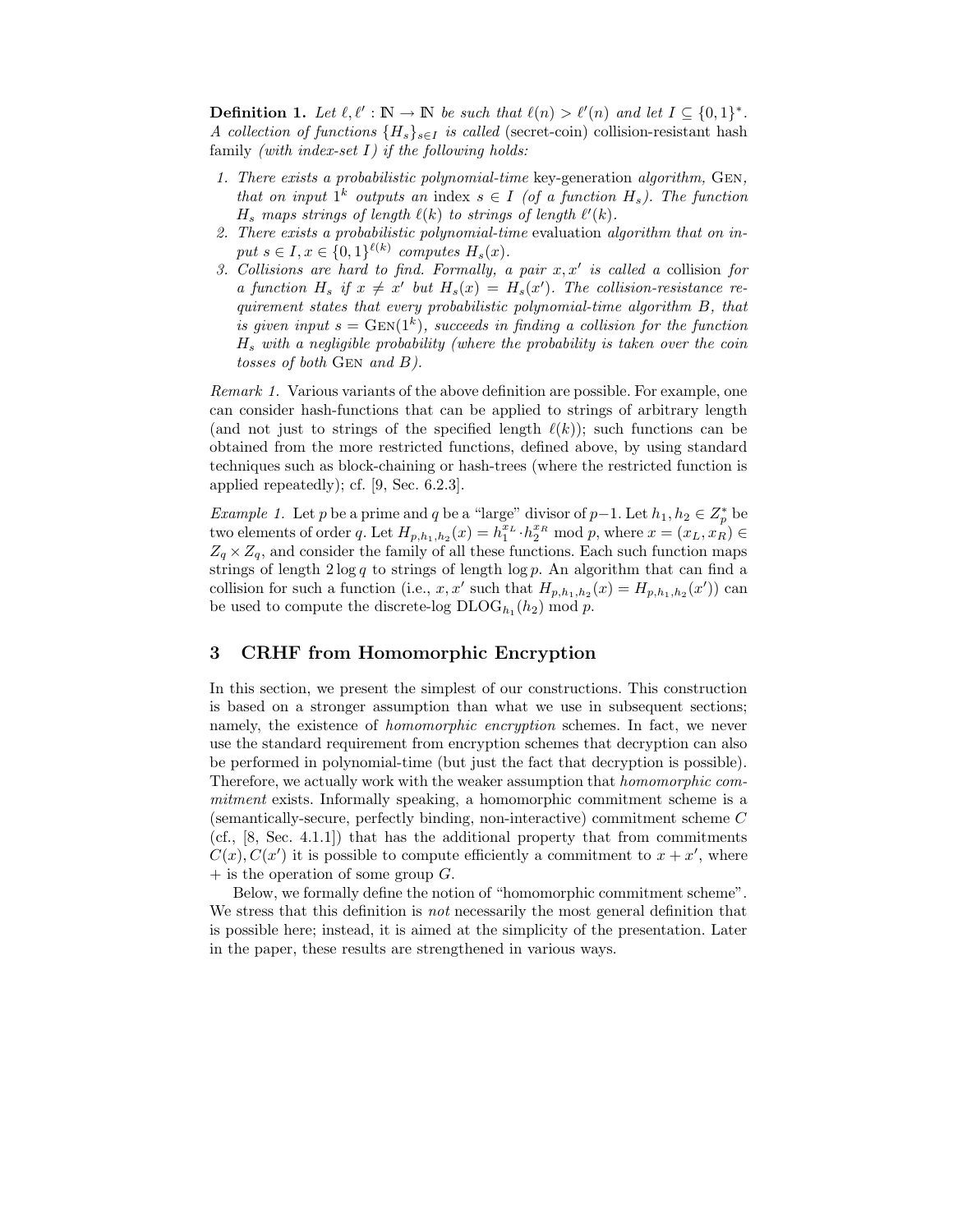Definition 2. A (semantically secure) homomorphic commitment scheme consists of a (group-size) function  $L(k) : \mathbb{N} \to \mathbb{N}$  and a triplet of algorithms (GEN, COMMIT, ADD) as follows.

- 1. Gen is a probabilistic polynomial-time key-generation algorithm; on input  $1^k$  it outputs a public-key PK.
- 2. The commitment algorithm COMMIT is a probabilistic polynomial-time algorithm that takes input  $1^k$ , the public-key PK and a string x which is an element of the group  $Z_{L(k)}$  (where  $L(k)$  is a prime); it outputs a string COMMIT<sub>PK</sub> $(x)$  of some length  $p(k)$ . On one hand, this string hides the value x; i.e., given COMMITPK $(x)$ , the value x is semantically secure. (Note that the notation COMMITPK $(x)$  hides the fact that the algorithm COMMIT is probabilistic. When we wish to emphasize this fact, we sometimes use the notation COMMITPK $(x, \cdot)$ . In other cases, we may wish to obtain a deterministic value by fixing some randomness  $r$  to the algorithm COMMIT; in such a case we use the notation COMMIT<sub>PK</sub> $(x, r)$ .) On the other hand, the commitment is perfectly binding; i.e., given pk, the commitment string COMMIT<sub>PK</sub> $(x)$  uniquely determines  $x$ <sup>2</sup>
- 3. The composition algorithm  $ADD$  is a probabilistic polynomial-time algorithm that takes input  $1^k$ , the public-key PK and two commitments COMMIT<sub>PK</sub> $(x)$ , COMMIT<sub>PK</sub> $(x')$  and computes a commitment to  $x + x'$ ; i.e., COMMIT<sub>PK</sub> $(x +$  $(x', r)$ , where  $+$  refers to addition operation in the group  $Z_{L(k)}$  and r is any possible randomness for the commitment algorithm, COMMIT. Finally, we require that commitments can be re-randomized.<sup>3</sup> That is, there is a probabilistic polynomial-time algorithm RERAND that, given any commitment COMMIT<sub>PK</sub> $(x, r)$ , outputs a re-randomized commitment distributed according to COMMIT<sub>PK</sub> $(x, \cdot)$  (of the same string x).

Example 2. A simple example is the quadratic-residuosity based probabilistic encryption of [11]; in this case the group that is used is  $Z_2$ . For an additional example, consider the ElGamal commitment: Let  $p$  be a prime, and let  $g$  be a generator of a subgroup  $G \subseteq Z_p^*$  of prime order q in which the discrete-log problem is "hard". Let PK =  $(p, q, q, g, g^a)$ , for some a. The commitment is defined by COMMIT<sub>PK</sub> $(x, b) = (g^b, g^x \cdot g^{ab})$ . Note that by taking the product of two commitments, i.e.  $\text{Comm}_{PK}(x, b) \odot \text{Comm}_{PK}(x', b')$ , we get

$$
(g^{b}, g^{x} \cdot g^{ab}) \odot (g^{b'}, g^{x'} \cdot g^{ab'}) = (g^{b+b'}, g^{x+x'} \cdot g^{a(b+b')}) = \text{Comm}_{\text{PK}}(x+x', b+b').
$$

Also note that if we work directly with ElGamal encryption (i.e., with  $x$  instead of  $g^x$ ) then this allows decryption, but the product gives a value that corresponds to  $x \cdot x'$  rather than to  $x + x'$ .

<sup>&</sup>lt;sup>2</sup> i.e., for all  $(x, r), (x', r')$  such that  $x \neq x'$ , we have COMMITPK $(x, r) \neq$ COMMITPK $(x', r')$ ; this is the analogue of the (perfect) correctness property in the terminology of encryption.

<sup>&</sup>lt;sup>3</sup> This requirement, which is standard for most applications of homomorphic encryption, is actually not used in this section but will be needed in Section 5.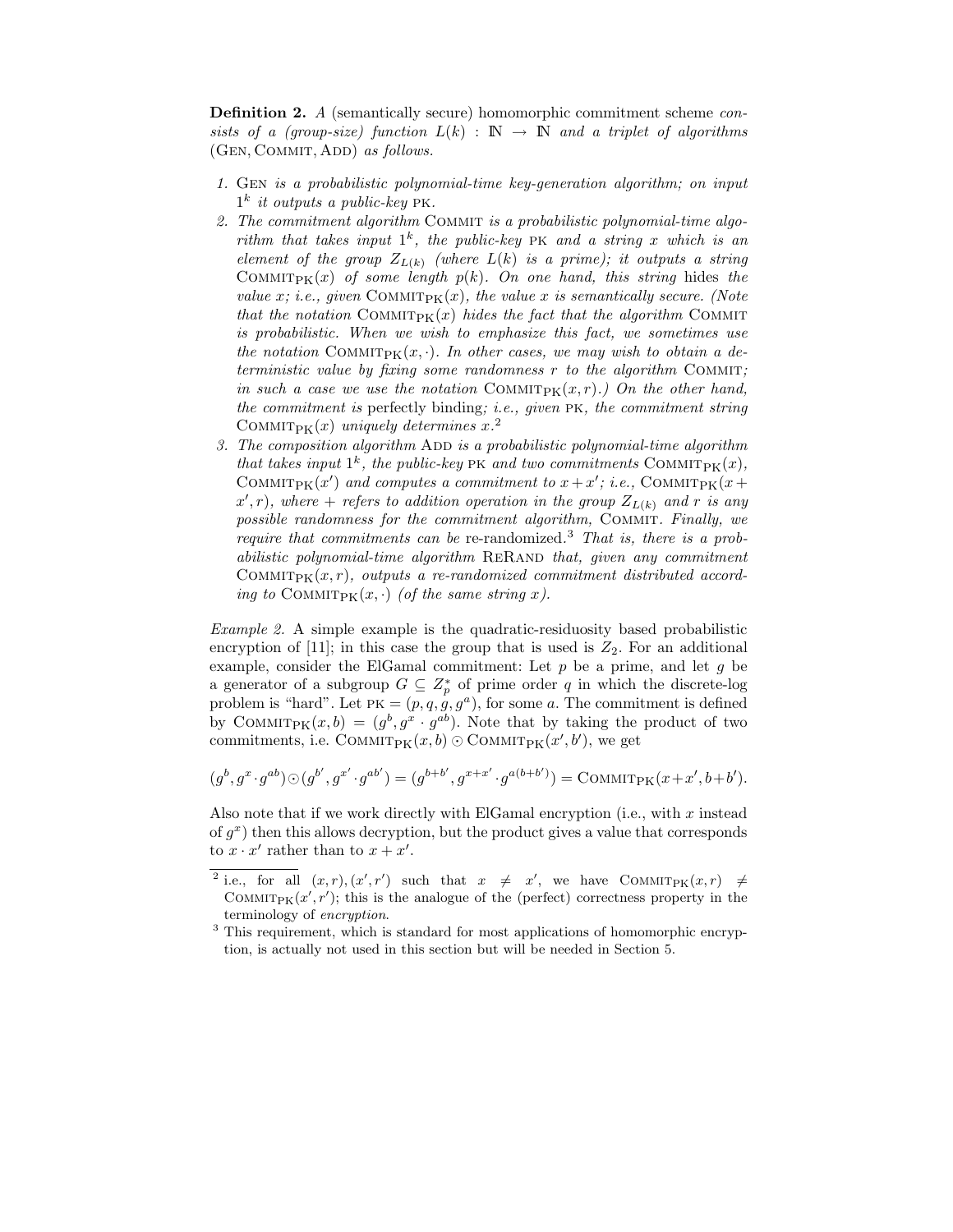Remark 2. Observe that the definition guarantees also that, for any integer  $c \geq 0$ , a commitment to cx (i.e., a value COMMIT<sub>PK</sub> $(cx, r)$  for some r) can be efficiently computed (using repeated doubling) from COMMIT<sub>PK</sub> $(x)$  by applying the algorithm ADD  $O(\log_2 c)$  times.

Construction: Given an arbitrary homomorphic commitment scheme, i.e. a triplet  $(GEN, COMMIT, ADD)$ , we construct a CRHF family as follows. The keygeneration algorithm of the hash-family  $GEN'$ , on input  $1^k$ , works by first applying GEN(1<sup>k</sup>) to obtain a public-key PK and then choosing at random an  $n_1 \times n_2$ matrix M (where  $n_1, n_2$  are specified below) whose elements are in  $Z_{L(k)}$ . The index for the hash-function that GEN' outputs is  $s = (PK, \text{COMMITPK}(M)),$ where COMMIT<sub>PK</sub>(M) consists of commitments to each of the  $n_1 \cdot n_2$  elements of the matrix M. The function  $H_s$ , on input  $x = (x_1, \ldots, x_{n_2})$  (where each  $x_i$  is  $l(k)$ -bit string and  $l(k) = \lfloor \log_2 L(k) \rfloor$ , is defined as follows:

$$
H_{\rm PK, COMMIT_{PK}(M)}(x) \stackrel{\text{def}}{=} \text{COMMIT}_{\rm PK}(M \cdot x, r),
$$

where the commitment to  $M \cdot x$  can be efficiently computed from s and x using ADD and Remark 2 above. (Here  $r$  is the randomness implicitly defined by this computation.) It remains to prove that collisions are hard to find. Assume towards a contradiction, that there exists an algorithm  $B$  that, given  $s$ , finds (with high probability) a pair x, x' that forms a collision for  $H_s$ ; i.e.,  $H_s(x)$  =  $H_s(x')$  or alternatively COMMIT<sub>PK</sub> $(M \cdot x, r) = \text{COMMIT}_{\text{PK}}(M \cdot x', r')$ . It follows, by the perfect binding property, that  $M \cdot x = M \cdot x'$  or that  $M(x - x') = 0$ . This contradicts the semantic security of COMMIT, as we found a vector  $y$  in the kernel of the committed matrix  $M$ . According to the semantic security, this should have been possible only with probability which is very close to the a-priori probability; if we choose  $n_1 = \lfloor k/l(k) \rfloor$  then this a-priori probability is at most  $1/2^k$ .<sup>4</sup> Finally, the parameter  $n_2$  is chosen such that the output of  $H_s$  (whose length is  $n_1 \cdot p(k)$  is shorter than its input (whose length is  $n_2 \cdot \log_2 L(k)$ ).

We summarize the above discussion with the following theorem:

Theorem 1. If there exists a homomorphic commitment scheme then there exists a family of CRHFs.

To conclude this section, we would like to offer (in an informal manner) a slightly more general view of the above construction. Assume that we are given homomorphic commitment scheme, as above, and in addition a linear MAC. We construct a family of CRHFs as follows. The index of each function s consists of a public-key for the commitment, pk, and an "encryption" (by applying COMMIT<sub>PK</sub>) of a MAC-key sk. The function  $H_s(x)$  is defined by

$$
H_s(x) \stackrel{\text{def}}{=} \text{COMMIT}_{\text{PK}}(\text{MAC}(x), r).
$$

<sup>&</sup>lt;sup>4</sup> Note that if the group-size is sufficiently large then  $n_1$  might be as small as 1.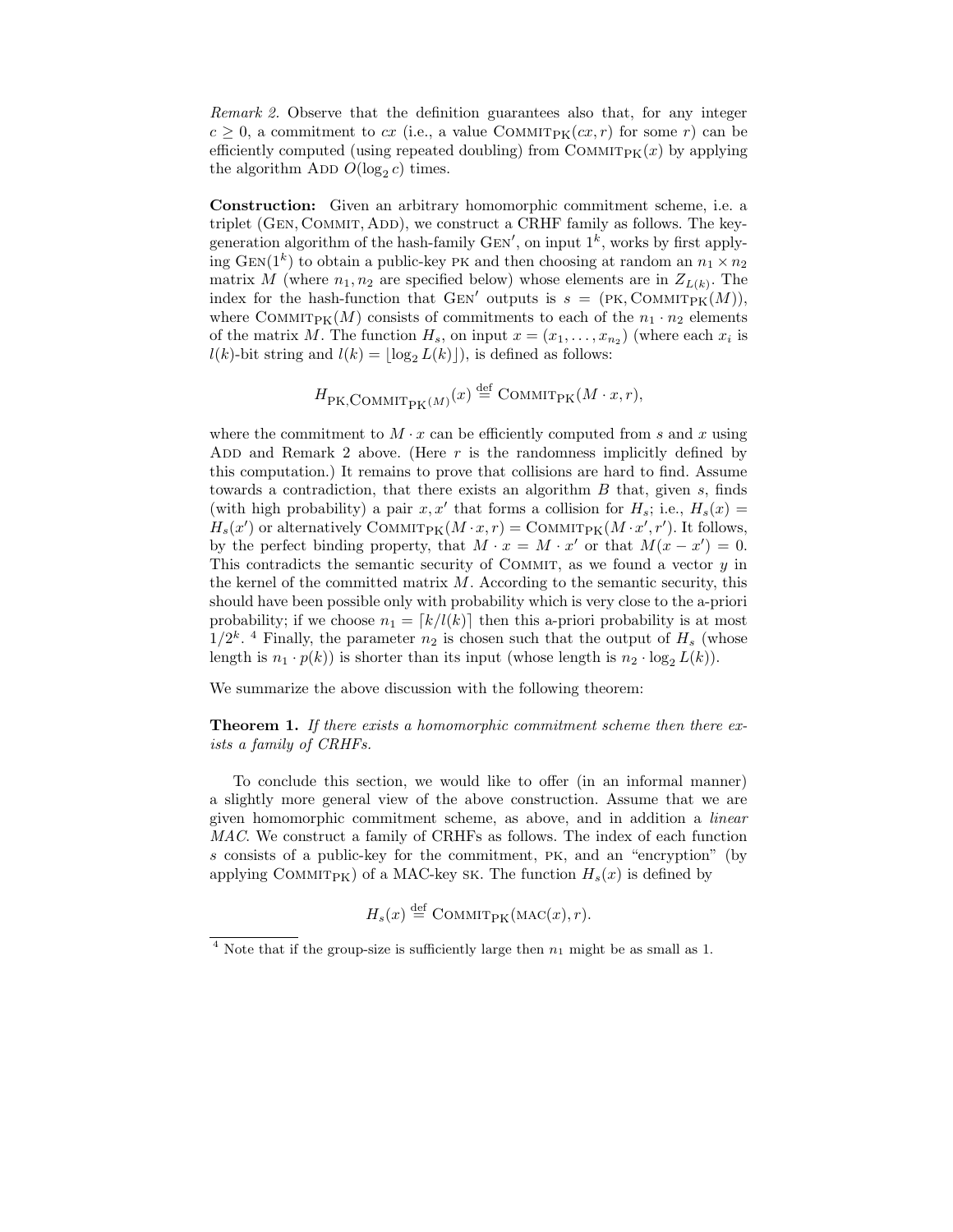As before, computing the commitment to  $MAC(x)$  can be done (without knowing the secret-keys) based on the linearity of the MAC and the homomorphic properties of the commitment. Now, assume that an adversary can efficiently come up with a collision  $x, x'$  such that  $\text{Comm}_{PK}(\text{MAC}(x), r) = \text{Comm}_{PK}(\text{MAC}(x'), r')$ (for some r, r'). Again, by the perfect binding, it follows that  $MAC(x) = MAC(x')$ which contradicts the security of the MAC. Hence, if the MAC is secure then the only other possibility is that the adversary, by examining s, could obtain information about the MAC secret-key; this, in turn, contradicts the security of Commit (which is used to "encrypt" this key).

### 4 CRHF from PIR

In this section, we show a construction of CRHFs based on (computationally) private information retrieval (PIR) schemes. (In fact, our construction can also use PIR schemes where the user's reconstruction is unbounded.) Since PIR is implied by homomorphic encryption [15, 21, 16] (and unbounded PIR by homomorphic commitment), this result is stronger than the result presented in Section 3. The nature of the construction presented in this section is combinatorial, as opposed to the algebraic nature of the constructions presented in Section 3 and Section 5.

Definition 3. A (computational, 1-round) PIR scheme is a protocol for two parties: a user, U, and a server, S. The server holds a database  $x \in \{0,1\}^n$  and the user holds an input  $i \in [n]$ . The goal of a PIR scheme is for the user to learn the value of the bit  $x_i$  while keeping the value of i hidden from the server. The protocol uses only one round of interaction:  $U$  sends to the server a query,  $q = \text{QUERY}(1^n, i, \rho)$ , where  $\rho$  is the user's random input, and it gets in return an answer  $a = \text{ANS}(x, q)$ . The user then applies a reconstruction algorithm REC to compute  $x_i = \text{REC}(a,i,\rho)$ . The 3 algorithms (QUERY(·), ANS(·), REC(·)) that define the PIR scheme are polynomial-time algorithms that should satisfy the following two requirements:

- 1. (Correctness) The user always retrieve  $x_i$  correctly (where the probability is over the choice of the user's random input  $\rho$ ).
- 2. (Privacy) For every two indices  $i, j \in [n]$  the corresponding distributions of queries, QUERY $(1^n, i, \cdot)$  and QUERY $(1^n, j, \cdot)$ , are indistinguishable. (Alternatively, it will be useful to talk about semantic security of the query rather than about indistinguishability; namely, no adversary can gain a significant advantage in guessing a predicate of i given  $q = \text{QUERY}(1^n, i, \cdot)$ .

The main complexity measure for PIR schemes is their communication complexity. Specifically, we denote by  $\alpha(n)$  the (worst-case) query length (over all  $x \in \{0,1\}^n$  and all possible choices of  $\rho$ ) and by  $\beta(n)$  the (worst-case) answer length.

Our construction will use, in addition to the PIR scheme, the standard (noncryptographic) primitive of error correcting code. Specifically, we will use any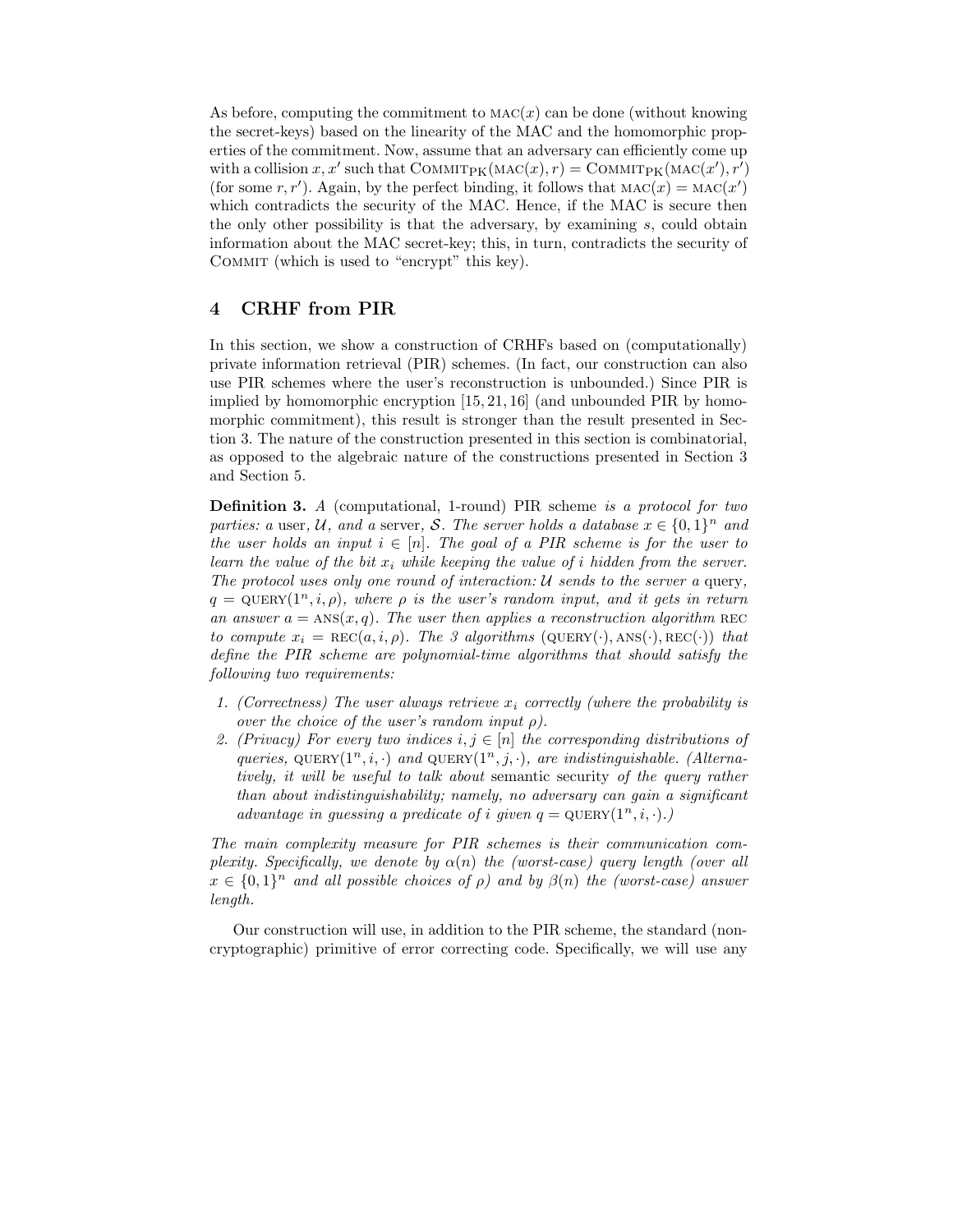error correcting code  $\text{ECC}(\cdot)$  that expands  $x \in \{0,1\}^k$  to  $y \in \{0,1\}^n$ , where  $n = c \cdot k$  (for a constant c) and that can correct up-to  $\lambda \cdot n$  errors (for a constant  $\lambda$ ).<sup>5</sup>

Construction: Given a PIR scheme (QUERY, ANS, REC) and an error correcting code ecc, we construct a CRHF family as follows. The key-generation algorithm of the hash-family, GEN, on input  $1^k$ , works by choosing  $t = \omega(\log k)$ queries  $q_1, \ldots, q_t$  (this is done by choosing t random strings  $\rho_1, \ldots, \rho_t$  and t random indices  $i_1, \ldots, i_t \in_R [n]$ , where as above  $n = c \cdot k$ , and computing  $q_j = \text{QUERY}(1^n, i_j, \rho_j)).$  The hash-index is  $s = (q_1, \ldots, q_t)$ . The function  $H_s$ , on input  $x \in \{0,1\}^k$ , is defined as

 $H_s(x) = (ANS(y, q_1), \ldots, ANS(y, q_t))$ ,

where  $y = \text{ECC}(x)$ . Clearly,  $H_s$  is computable in polynomial time. It maps strings of length k to strings of length  $t \cdot \beta(n)$  (a possible choice of parameters is  $t = \text{polylog}(k)$  and  $\beta(n) = n^{\epsilon} = (ck)^{\epsilon}$ ; in such a case  $H_s$  indeed shrinks its input). Next, we argue that the resulting family is indeed collision-resistant. Suppose that an adversary can find a collision for  $H_s$ ; i.e., it can find different strings  $x, x'$ such that  $H_s(x) = H_s(x')$  or, equivalently, such that  $(ANS(y, q_1), \ldots, ANS(y, q_t)) =$  $(\text{ANS}(y', q_1), \ldots, \text{ANS}(y', q_t)),$  where  $y = \text{ECC}(x)$  and  $y' = \text{ECC}(x')$ . This implies (by the correctness of the PIR) that  $y_{i_j} = y'_{i_j}$ , for  $1 \leq j \leq t$ . However, since  $y, y'$ are distinct codewords of the error-correcting code then the distance between  $y, y'$  is at least  $2\lambda n$ ; since each  $i_j$  is random, the probability that for a certain  $i_j$ we have  $y_{i_j} = y'_{i_j}$  is constant (specifically, 2 $\lambda$ ) and the probability that  $y_{i_j} = y'_{i_j}$ for all  $j$  is (by the choice of  $t$ ) negligible. By the semantic security of QUERY, finding such  $y, y'$  given q should be possible only with a negligible probability. This gives the desired contradiction.

Thus, we have:

**Theorem 2.** If there exists a 1-round (single-server) PIR scheme with communication complexity  $O(n^c)$  for some  $c < 1$  then there exists a family of CRHFs.

Remark 3. Fischlin [7] shows the impossibility of a black-box transformation from one-way trapdoor permutations to (one-round, computational) PIR. Our transformation from PIR to CRHF, together with the results of [20], yields a completely different way to obtain the same result.

#### 5 CRHF from Homomorphic One-Way Commitment

The construction of CRHF from homomorphic encryption (or even from homomorphic commitment), presented in Section 3, seem to rely heavily on the semantic-security of the underlying commitment. In this section, we show that

<sup>&</sup>lt;sup>5</sup> It suffices for us that the encoding algorithm  $\text{ECC}(\cdot)$  will work in polynomial time. It is not needed for us that the error correction will be efficient; we will only rely on the "large" distance between codewords.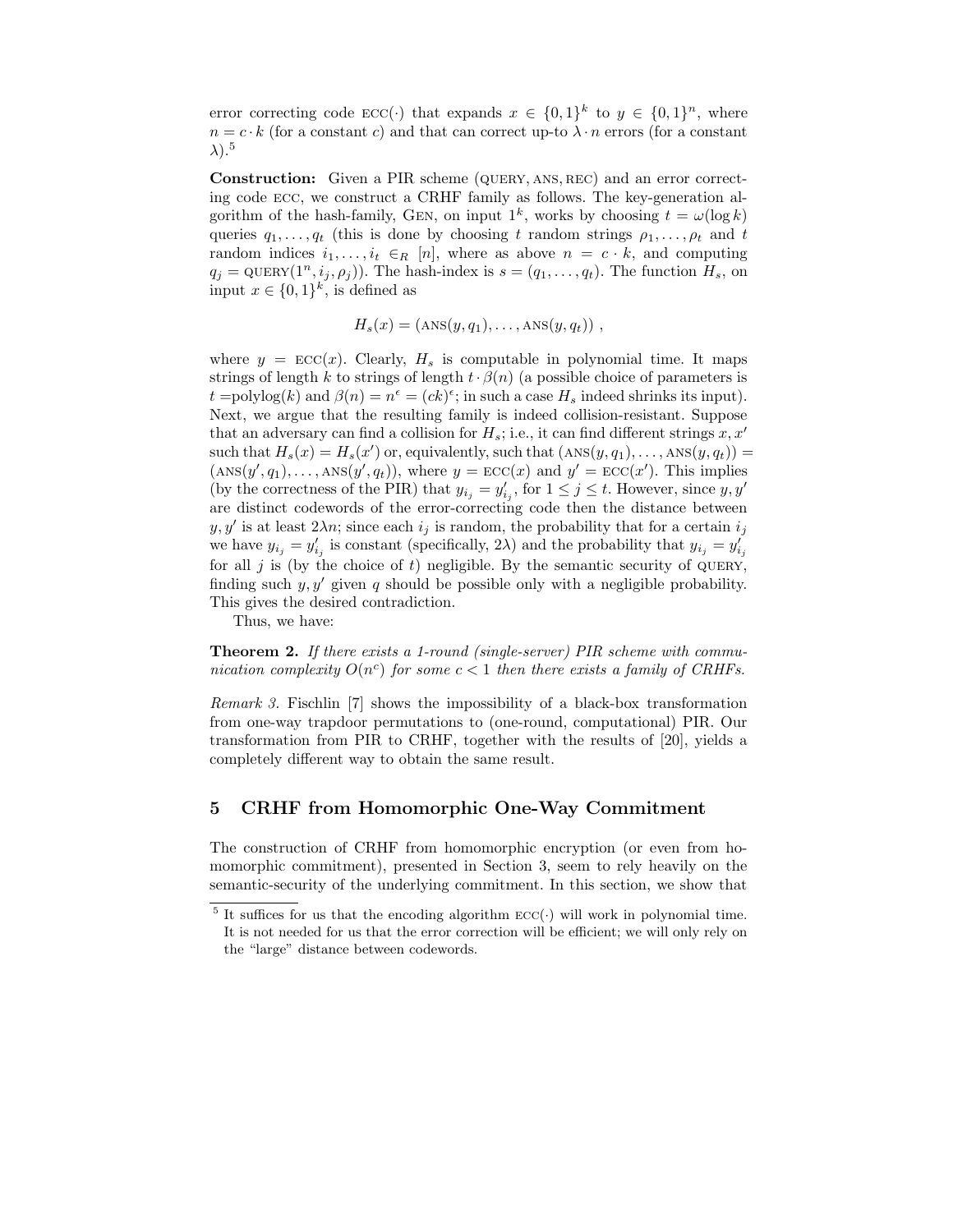this is not really essential. Namely, we consider a primitive that we term homomorphic one-way commitment. In this case, the security of the committed value COMMIT(x) does not guarantee that no information about x is leaked but only that it is hard (for a randomly chosen  $x$ ) to "invert" the commitment and find x. Note however that it does not suffice to require that  $\text{Comm}_{\mathbb{F}}(x,r)$  is a one-way function, as we not only require that finding a pre-image  $(x, r)$  is hard but that even finding  $x$  alone is hard.

**Definition 4.** A one-way homomorphic commitment is defined as homomorphic commitment (Definition 2), except for the security requirement:

 $-$  (One-Wayness) Every probabilistic polynomial-time algorithm I that is given COMMITPK $(x, r)$  has a negligible probability of finding x, where the probability is over a random choice of  $x \in Z_{L(k)}$ , the choice of r by COMMIT, and the internal random choices of I. (Note that, by the binding property, for every value COMMIT<sub>PK</sub> $(x, r)$ , there is a unique pre-image x.)

Remark 4. The one-wayness requirement in particular implies that the size of the group from which x is taken, i.e.  $L(k)$ , needs to be "large". This is in contrast with the definition of "standard" homomorphic commitment where the group might be as small as  $Z_2$ . On the other hand, any (standard) homomorphic commitment where  $L(k) = k^{\omega(1)}$  is immediately also a one-way homomorphic commitment. We can turn any standard homomorphic commitment (over an arbitrarily small group) into a one-way homomorphic commitment by concatenating "sufficiently many" copies of the original scheme (where  $\omega(\log k)$  copies are always enough). Such a concatenation yields a group which is a product group, and in particular is not a cyclic group. It is possible to extend our results to such groups as well.

Construction: Given an arbitrary one-way homomorphic commitment scheme (GEN, COMMIT, ADD), we construct a CRHF family as follows. The key-generation algorithm of the hash-family GEN', on input  $1^k$ , works by first applying  $GEN(1^k)$ to obtain a public-key PK. Then, it chooses m random elements  $x_1, \ldots, x_m \in_R$  $Z_{L(k)}$  (where m, as before, is chosen so that the output length is shorter than the input length) and m random strings  $r_1, \ldots, r_m$  to be used by the commitment algorithm. It finally computes m values  $y_i = \text{Comm}_{\text{PK}}(x_i, r_i)$ . The index of the hash function that GEN' outputs is  $s = (PK, y_1, \ldots, y_m)$ . The function  $H_s$ , on input  $\mathbf{a} = (a_1, \ldots, a_m)$  (where each  $a_i$  is an  $l(k)$ -bit integer and, as before,  $l(k) = \log_2 L(k)$ , is defined as follows:

$$
H_{\mathrm{PK},y_1,\ldots,y_m}(\boldsymbol{a}) \stackrel{\text{def}}{=} \mathrm{COMMIT}_{\mathrm{PK}}(\sum_{i=1}^m a_i x_i, r),
$$

where, as in the construction of Section 3, we observe that by using algorithm ADD (and Remark 2) this commitment can be efficiently computed (without knowledge of  $x_1, \ldots, x_m$ ) from s and **a** (and r is the corresponding randomness). It remains to prove that collisions are hard to find. Assume towards a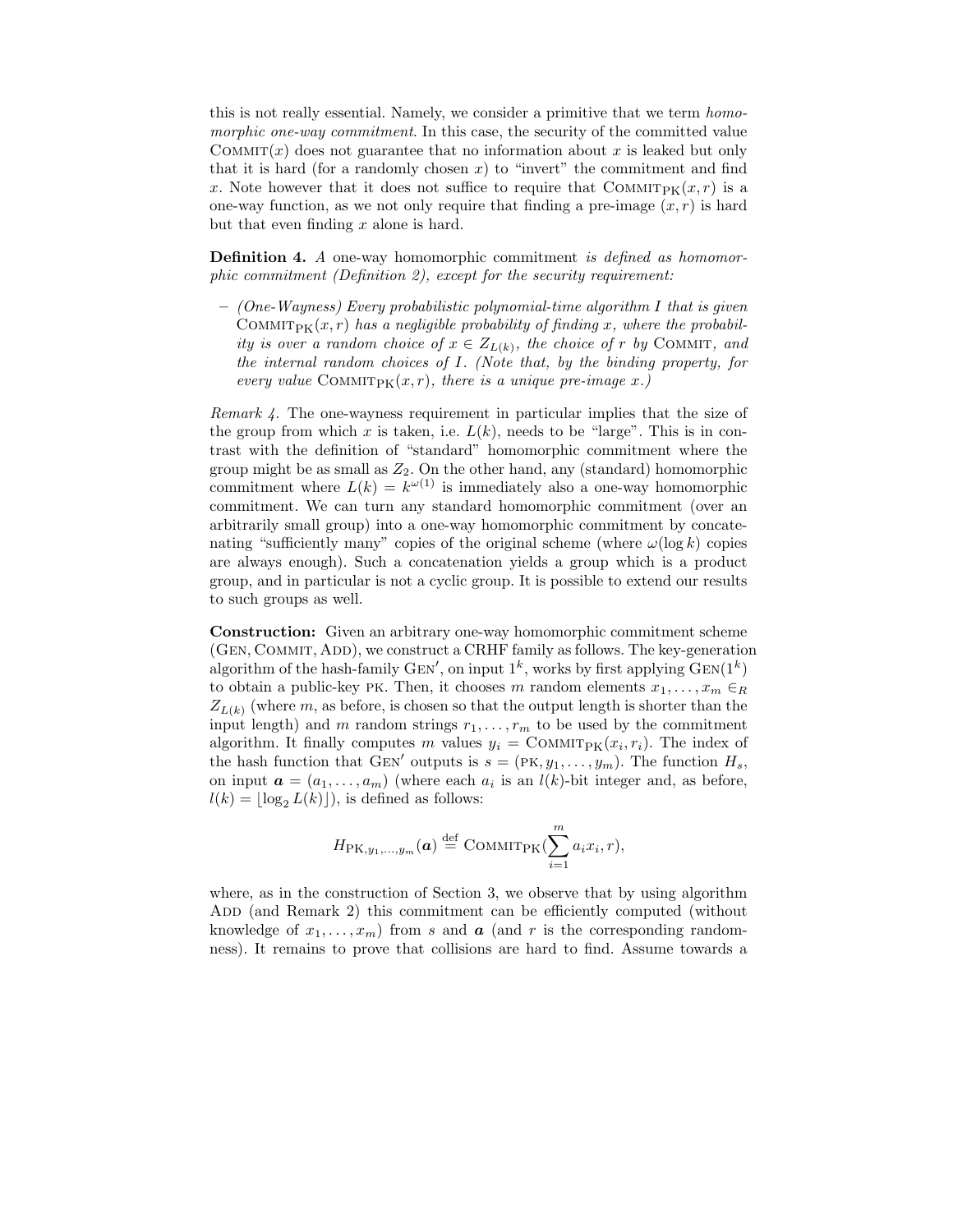contradiction, that there exists an algorithm  $B$  that, given  $s$ , finds (with high probability) a pair  $a, a'$  that forms a collision for  $H_s$ ; i.e.,  $H_s(a) = H_s(a')$ . This means that COMMIT<sub>PK</sub> $(\sum_{i=1}^m a_i x_i, r) = \text{COMMIT}_{\text{PK}}(\sum_{i=1}^m a'_i x_i, r')$  which, by the perfect binding of the commitment, implies that  $\sum_{i=1}^{m} a_i x_i = \sum_{i=1}^{m} a'_i x_i$ . Therefore, the vector  $\mathbf{d} = \mathbf{a} - \mathbf{a}'$  (which is easily computable from the collision) is such that  $\mathbf{d} \cdot \mathbf{x} = 0$ . We want to use the procedure that finds such vectors  $\mathbf{d}$ in order to construct an inverter  $I$  for the commitment (i.e., an algorithm that finds x from COMMIT $(x)$ , for a uniformly random x) in contradiction to the one-wayness. While each such  $d$  gives some information about  $x$ , applying the procedure repeatedly should be done with some care to avoid getting vectors d which are linearly dependent and are therefore useless. Next, we describe an inverter that uses the above ideas in a more careful way.

The inverter: The algorithm  $I$  (the inverter) that we construct gets as input a public-key PK and a vector  $z$  of m commitments (where PK,  $z$  and the randomness are all chosen at random with the appropriate distributions) and it finds, with non-negligible probability, the vector  $x$  of m committed values.<sup>6</sup> The inverter I repeats the following at most M times (where  $M = O(m \cdot q(k))$  and  $q(k)$  is the polynomial such that B succeeds with probability at least  $1/q(k)$  or until I collects m linearly independent equations about  $x$ . In the jth iteration, I picks at random an  $m \times m$  matrix  $C_j$  and a length m vector  $\mathbf{b}_j$ . The elements of both  $C_j$  and  $b_j$  are taken from  $Z_{L(k)}$  (and recall that we assume here that  $L(k)$ is a prime number). Denote  $x_j = C_j \cdot x + b_j$  (of course the inverter does not compute this value as  $x$  is not available to it; we use  $x_j$  to simplify notation). The inverter computes  $w_j = \text{Comm}_{\text{PK}}(x_j) = \text{Comm}_{\text{PK}}(C_j \cdot x + b_j)$  (that can be computed from  $z$  using the algorithm ADD) and finally it re-randomizes this vector of commitments (using the algorithm ReRand); i.e., it computes  $y_j = \text{ReR} \text{AND}_{\text{PK}}(\boldsymbol{w}_j)$ . The inverter provides  $s_j = (\text{PK}, \boldsymbol{y}_j)$  to algorithm B and in return it gets a collision  $a_j, a'_j$  for the hash function  $H_{s_j}$  (note that it is easy to check whether this pair is indeed a collision, simply by applying the function  $H_{s_j}$ ; we can therefore assume that B itself either outputs a collision or the value "fail"). If  $B$  returns "fail" the current iteration is terminated and I proceeds to the next iteration; otherwise, I sets  $d_j = a_j - a'_j$ (and, as above, the vector  $d_j$  satisfies  $d_j \cdot x_j = 0$ ). The iteration ends by computing the vector  $u_j = d_j \cdot C_j$  and the scalar  $\lambda_j = d_j \cdot b_j$ . Note that  $u_j \cdot x + \lambda_j = d_j \cdot C_j \cdot x + d_j \cdot b_j = d_j (C_j \cdot x + b_j) = d_j \cdot x_j = 0.$  Hence, if all goes well, the inverter ends the jth iteration with a new linear constraint about x. Moreover, we will argue that after M iterations I is likely to have m linearly independent constraints; this allows solving the system of equations and to find x; i.e., to invert the commitment.

It remains to prove that  $I$  succeeds in inverting the commitment  $z$  with non-negligible probability (assuming that  $B$  succeeds in finding collisions with non-negligible probability). For this, we make several simple observations. First, note that I invokes  $B$  several times, all with the same PK (which is part of

 $6$  Note that this is slightly stronger than what we need, since we "invert"  $m$  commitments at once; however we get this feature "for free".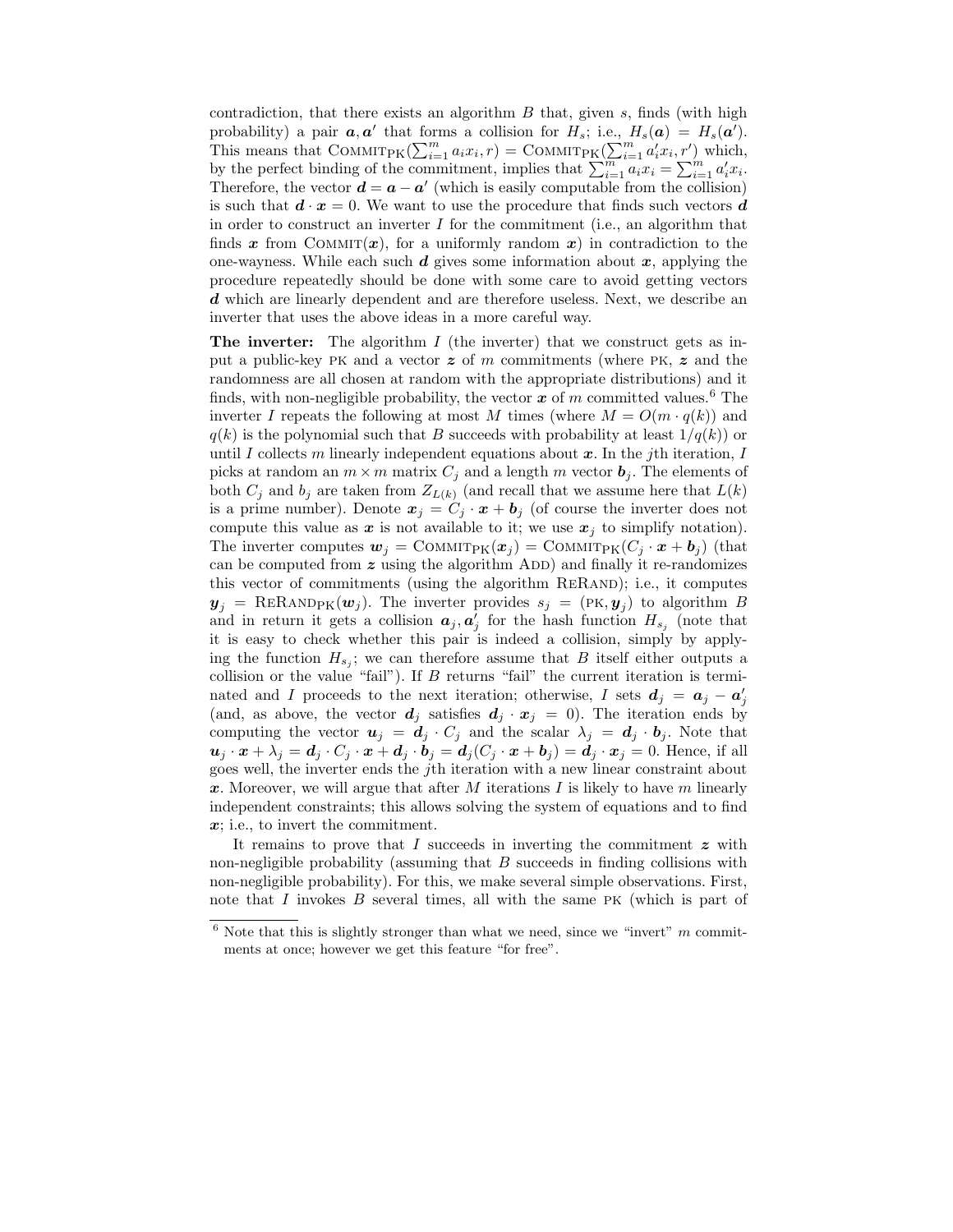all the indices  $s_i$ ). We call a public-key PK good if B, when given a randomly chosen index of a hash function that includes this public-key (i.e.,  $s = (PK, y)$  for a randomly chosen  $y$ ) succeeds with non-negligible probability. Since  $B$  finds a collision with non-negligible probability over a randomly chosen s, it follows that a non-negligible fraction of the public-keys are good. Therefore, the probability that pk that is given to the inverter is good is non-negligible. From now on, we will assume that this is indeed the case. Fix any  $z$  (and hence also x). Next, we note that, for every j, the vector  $x_j$  (whose choice is determined by the random choice of  $C_j, b_j$  is totally random and, moreover, these vectors are all independent. Hence, when B is given  $s_j$  (that includes PK and  $y_j$  – a rerandomized commitment to  $x_j$ ), by the assumption that PK is good, B succeeds in finding a collision with non-negligible probability. Finally, we argue that the vector  $u_i$  obtained from this collision is random; if this is true then indeed  $O(m)$  successful iterations suffice (with high probability) and therefore total of M iterations are enough. This is so because  $x_i$  (and hence also the input for B; i.e.,  $y_j$ ) is independent of  $C_j$  (because no matter what  $x, C_j$  are, the choice of  $\mathbf{b}_j$  yields a uniformly random  $\mathbf{x}_j$ ). Therefore  $\mathbf{d}_j$  (the output of B) is also independent of the matrix  $C_j$ ; hence, computing  $u_j = d_j \cdot C_j$  (where  $d_j \neq 0$ ) yields a random vector.

To summarize, we state the following theorem:

**Theorem 3.** If there exists a homomorphic one-way commitment scheme then there exists a family of CRHFs.

Acknowledgements. We thank the anonymous referees for helpful comments and pointers.

#### References

- 1. B. Barak. How to Go Beyond the Black-Box Simulation Barrier. *Proc. of*  $42nd$ FOCS, pp. 106–115, 2001.
- 2. B. Barak, and O. Goldreich. Universal Arguments and their Applications. Proc. of 17th Conference on Computational Complexity, pp. 194-203, 2002.
- 3. A. Beimel, Y. Ishai, E. Kushilevitz, and T. Malkin. One-Way Functions Are Essential for Single-Server Private Information Retrieval. Proc. of 31st STOC, pp. 89–98, 1999.
- 4. C. Cachin, S. Micali, and M. Stadler. Computationally private information retrieval with polylogarithmic communication. Proc. of IACR EUROCRYPT, LNCS 1592, pp. 402–414, 1999.
- 5. I. Damgård: Collision Free Hash Functions and Public Key Signature Schemes. In Proc. of EUROCRYPT, pages 203-216, 1987.
- 6. I. Damgard, T. P. Pedersen and B. Pfitzmann. On the existence of statistically hiding bit commitment schemes and fail-stop signatures. In Proc. of IACR Crypto, LNCS 773, pp. 250–265, 1993.
- 7. M. Fischlin. On the Impossibility of Constructing Non-interactive Statistically-Secret Protocols from Any Trapdoor One-Way Function. Proc. of CT-RSA, pp. 79-95, 2002.